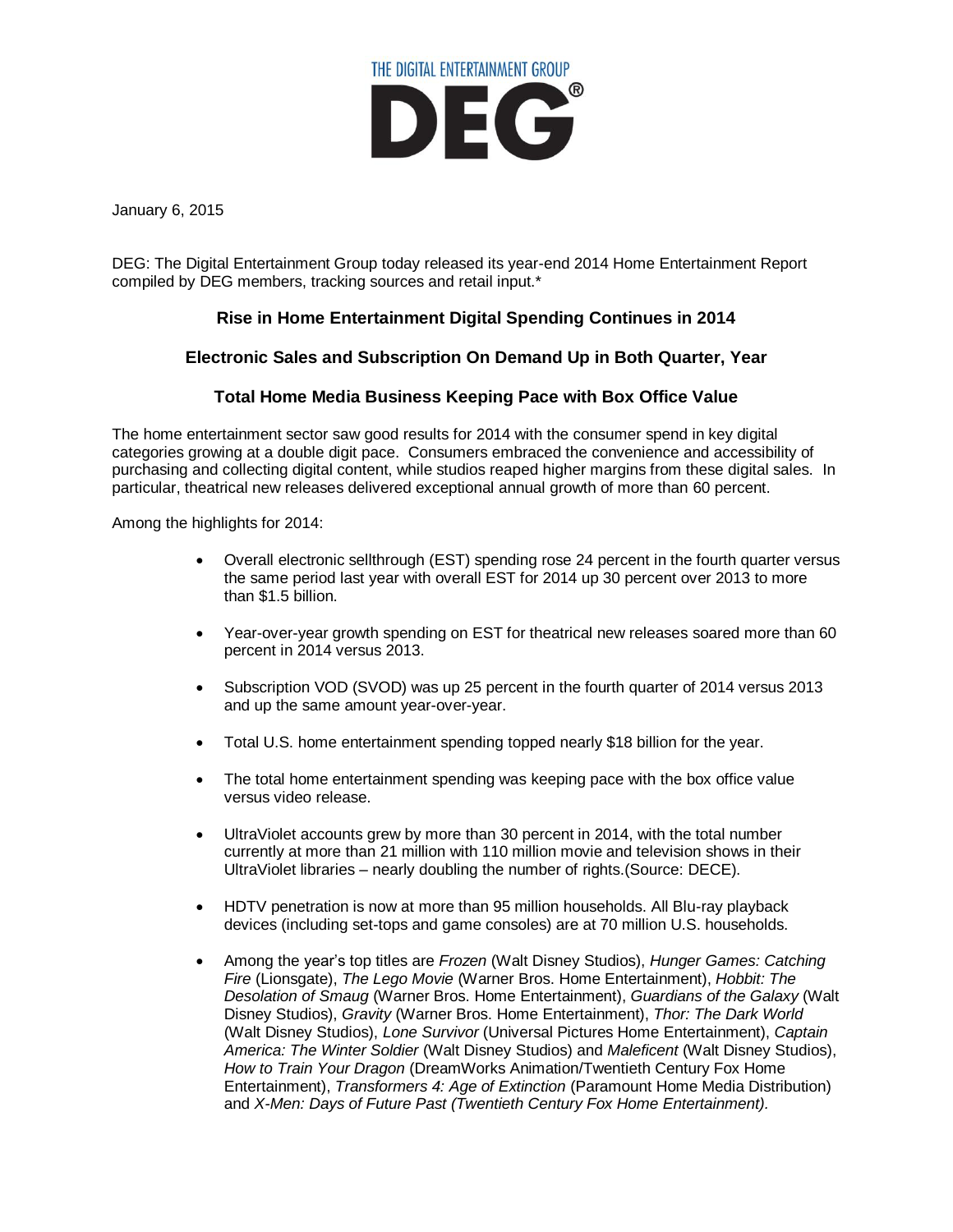

If you would like to discuss the DEG's Year-End 2014 Home Entertainment Report, please contact the DEG at 424-248-3814.

**\*Please note, these numbers are preliminary. Final numbers will be available in late January. Please contact the DEG for an updated version.**